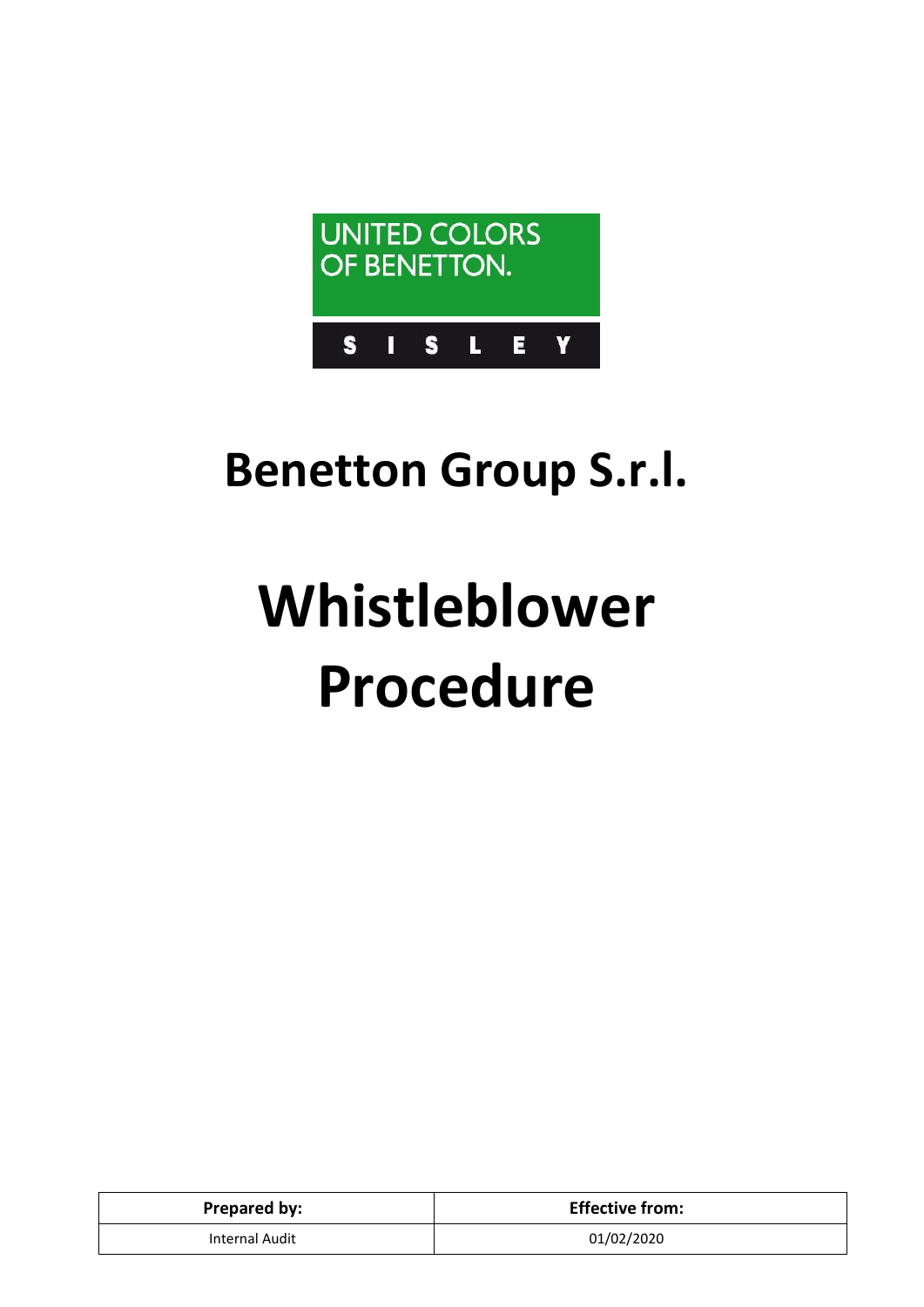

#### **1 PURPOSE**

This Procedure (hereinafter referred to as the "**Procedure**") is established for the purpose of integrating the information channels intended for strict monitoring of:

- breaches of Organisational, Management and Control Model adopted by the Company pursuant to Italian Legislative Decree No. 231/2001 (hereinafter referred to as "**Organisational Model**"), together with the Code of Ethics which constitutes an integral part of the Model;
- unlawful conducts that are significant pursuant to Italian Legislative Decree No. 231/2001;
- internal procedures adopted by Benetton Group S.r.l. (hereinafter referred to as "**Benetton**") and [by](https://dictionary.cambridge.org/it/dizionario/inglese-italiano/by) its subsidiaries (hereinafter referred to, together with Benetton, as the "**Benetton Group**") pursuant to Italian Legislative Decree No. 231/2001.

This Procedure defines the subject matter and governs the process of sending, receiving, analysing and handling reports (hereinafter referred to as "**Complaints**") [relevant](https://dictionary.cambridge.org/it/dizionario/inglese-italiano/relevant) [for](https://dictionary.cambridge.org/it/dizionario/inglese-italiano/for) [the](https://dictionary.cambridge.org/it/dizionario/inglese-italiano/the) purposes described [above](https://dictionary.cambridge.org/it/dizionario/inglese-italiano/above) sent or transmitted, also in confidential or anonymous form, by Reporting persons as defined below.

# **2 SCOPE OF APPLICATION**

#### **2.1 [Complaint](https://dictionary.cambridge.org/it/dizionario/inglese-italiano/report) [object](https://dictionary.cambridge.org/it/dizionario/inglese-italiano/object)**

Submitted Complaints must be sent/transmitted safeguarding the integrity of the company, must be circumstantial and based on precise and concordant elements and must have as their subject:

- unlawful conducts that are significant pursuant to Italian Legislative Decree No. 231/2001;
- breaches of Organisational Model, comprising the Code of Ethics;

of which the Reporting persons became aware on the basis of the functions perfomed by them.

Submitted Complaints may also have as their subject any practices inconsistent with the Benetton Group Code of Ethics – which could damage or prejudice the Group or even just its image.

For example, the Complaints may regard conducts pertaining also to the following categories:

- a. misappropriation: theft or misuse of corporate goods (e.g. cash, tangible property, data and information, including intellectual property) to the benefit of whoever commits the fraud;
- b. corruption and extortion: misuse of one's influence in a business relationship or business transaction in breach of law or duty of office, in order to obtain a direct or indirect benefit;
- c. wilful misconduct: deliberate violation of procedures, laws or regulatory guidelines;
- d. other violations: any conduct not in line with the principles expressed in the Code of Ethics or significantly different from policy and procedures adopted and circulated by the Benetton Group.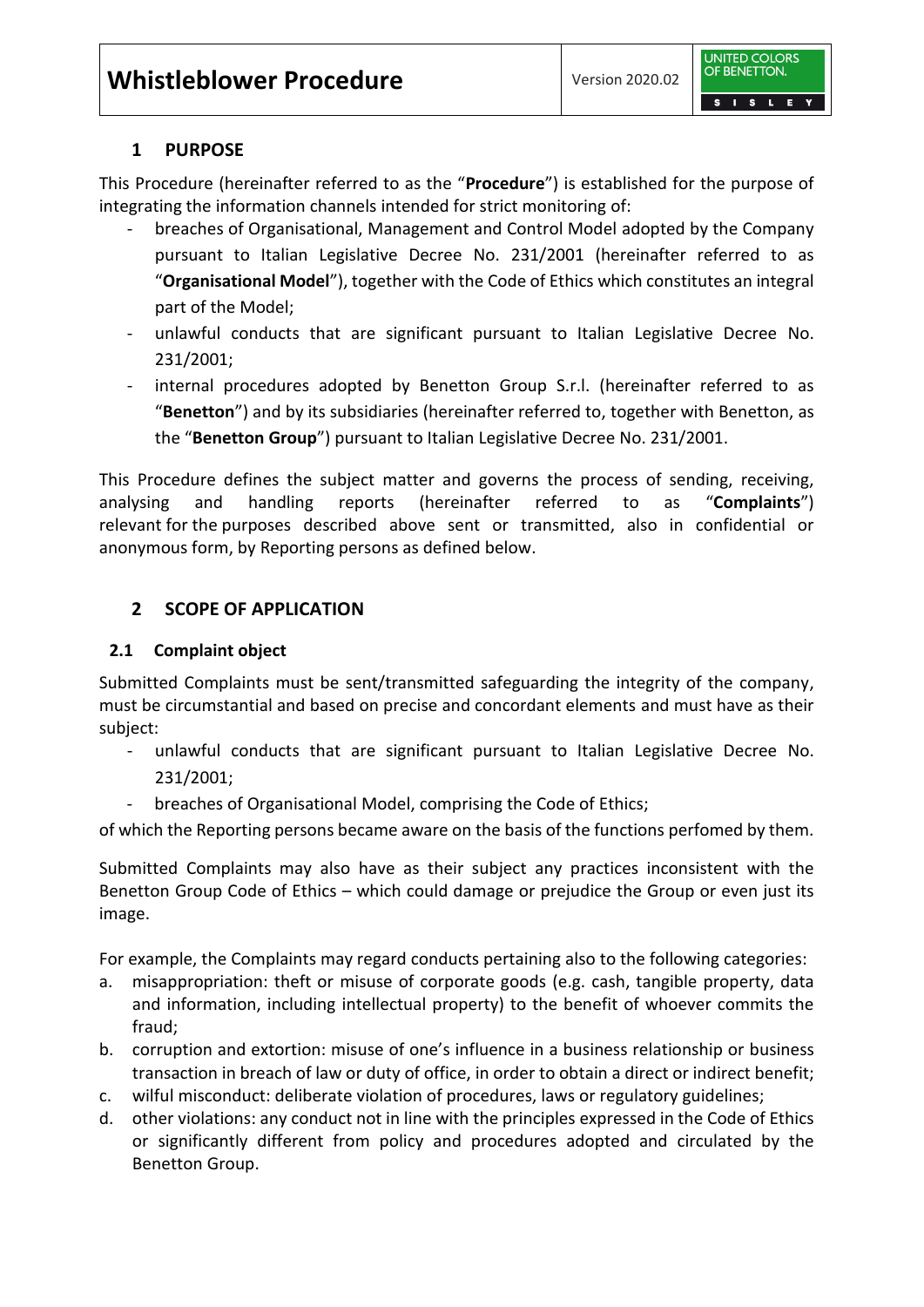| <b>Whistleblower Procedure</b> | Version 2020.02 |
|--------------------------------|-----------------|
|--------------------------------|-----------------|



For the Complaint submission to be legitimate, so that the related processing activity is put in action, it is sufficient that the "**Reporting persons**", as defined below, have factual elements and a context of circumstances that indicate that it is highly probable that the conduct/action forming the subject matter of the Complaint has occurred, the absolute certainty that the same has occurred not being necessary.

### **2.2 Reporting persons**

Reports may be submitted by the following persons who have relations with the Benetton Group:

- employees,
- members of the corporate bodies,
- partners (persons in a business relationship),
- suppliers (persons in a supply relationship),
- labour providers and assistants (persons in contractual relationships having as subject matter the continuous provision of services).

#### **2.3 Corporate perimeter**

The Procedure is applicable to Benetton Group Srl and the companies it directly or indirectly controls.

The Italian and foreign subsidiaries shall adopt the Procedure, compatibly with applicable national legislation, without prejudice to particularly specific situations.

# **3 BODIES RESPONSIBLE FOR THE PROCEDURE**

Responsible for the effectiveness of the Procedure are, for different reasons, as indicated below:

- Control and Risk Committee,
- the Internal Audit Director and
- the Watchdog Body, or hereinafter referred to as "**WB**".

# **4 METHODS OF REPORTING COMPLAINTS**

#### **4.1 Addressee of the Complaints**

Complaints should include as much information as possible with specific details (Company or companies involved, details of the malpractise or impropriety, reference period, description of the facts, relevant documents, and any other useful details ) must be addressed to the Internal Audit Director in one of the following ways, by:

- a. sending an e-mail to the address: [audit.committee@benetton.it;](mailto:audit.committee@benetton.it)
- b. sending ordinary mail to the address: Benetton Group S.r.l. Via Villa Minelli n.  $1$  31050 Ponzano Veneto (TV) marked for the attention of the "Chair of the Audit and Risk Committee – personal and confidential";
- c. leaving a message to our voice mail: +39 0422 51 5199.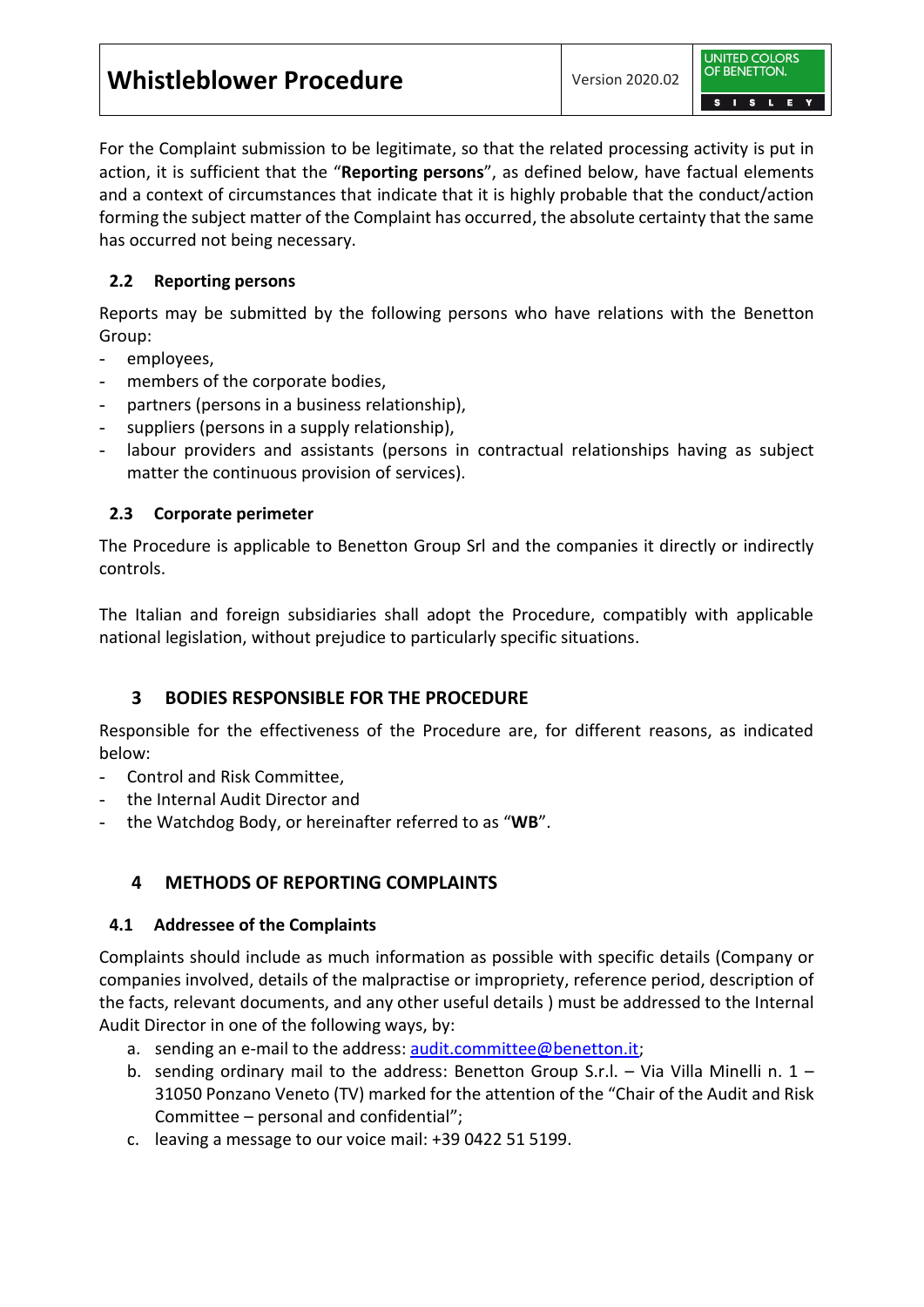**Whistleblower Procedure** Version 2020.02



It is the responsibility of whoever receives a Complaint other than through the channels established by this Procedure, in turn to transmit it together with any enclosures to the Internal Audit Director using the aforesaid methods.

#### **4.2 Anonymous reports**

Anonymous disclosures will only be considered if sufficient details are provided and whenever possible where there is supporting documentation available with plenty of details and references to specific situations. Reporting persons are encouraged to avoid making anonymous reports as much as possible in order to facilitate thorough investigations.

The complaints, whether anonymous or signed, have the same treatment for the activation of the verification procedure and for the respect of the absolute confidentiality of the contents and/or the sender.

#### **4.3 Reports made in bad faith**

Any complaints made solely on suspicions or "rumours" may not be investigated if there is a lack of evidence to support the allegation.

Any report lacking in factual corroboration, made only for the purpose of damaging or in any case undermining employees or members of the corporate bodies, will be considered "in bad faith". The Benetton Group hopes in particular that its employees, at all levels, will cooperate to maintain within the corporate environment a climate of mutual respect for the dignity, honour and reputation of each individual.

The Benetton Group will therefore intervene to prevent abusive and defamatory behaviour and the Control and Risk Committee will take steps to impose sanctions or penalties on the authors of any reports made in bad faith.

#### **4.4 Transmission to the Watchdog Body**

Complaints that have as subject matter actions or conduct that could come under the type of offence provided for in Italian Legislative Decree 231/2001, subject to the supervisory activities of the Watchdog Body ("**WB**") or other Italian company of the Benetton Group, must be sent to the latter by the Internal Audit Director.

The Internal Audit Office will take steps to update the WB in question on the outcome of the relative verification/investigation procedure concerning the truthfulness/relevance of the action or conduct forming the subject matter of the Complaint.

Complaints, as well as the results of the preliminary investigation, are forwarded by the Internal Audit Director to the WB even if it is still appropriate to evaluate interventions to modify the Organizational Model.

#### **5 PROCESS**

#### **5.1 Verification/investigation stage**

The Internal Audit Director will proceed, if necessary also by convening a Committee meeting, to ascertain, *prima facie*, the admissibility, grounds, relevance and reliability of the Complaints and the the precision, concordance and reliability of the factual elements on which they are based. The Director may, at his/her discretion, enlist the help of internal structures that he/she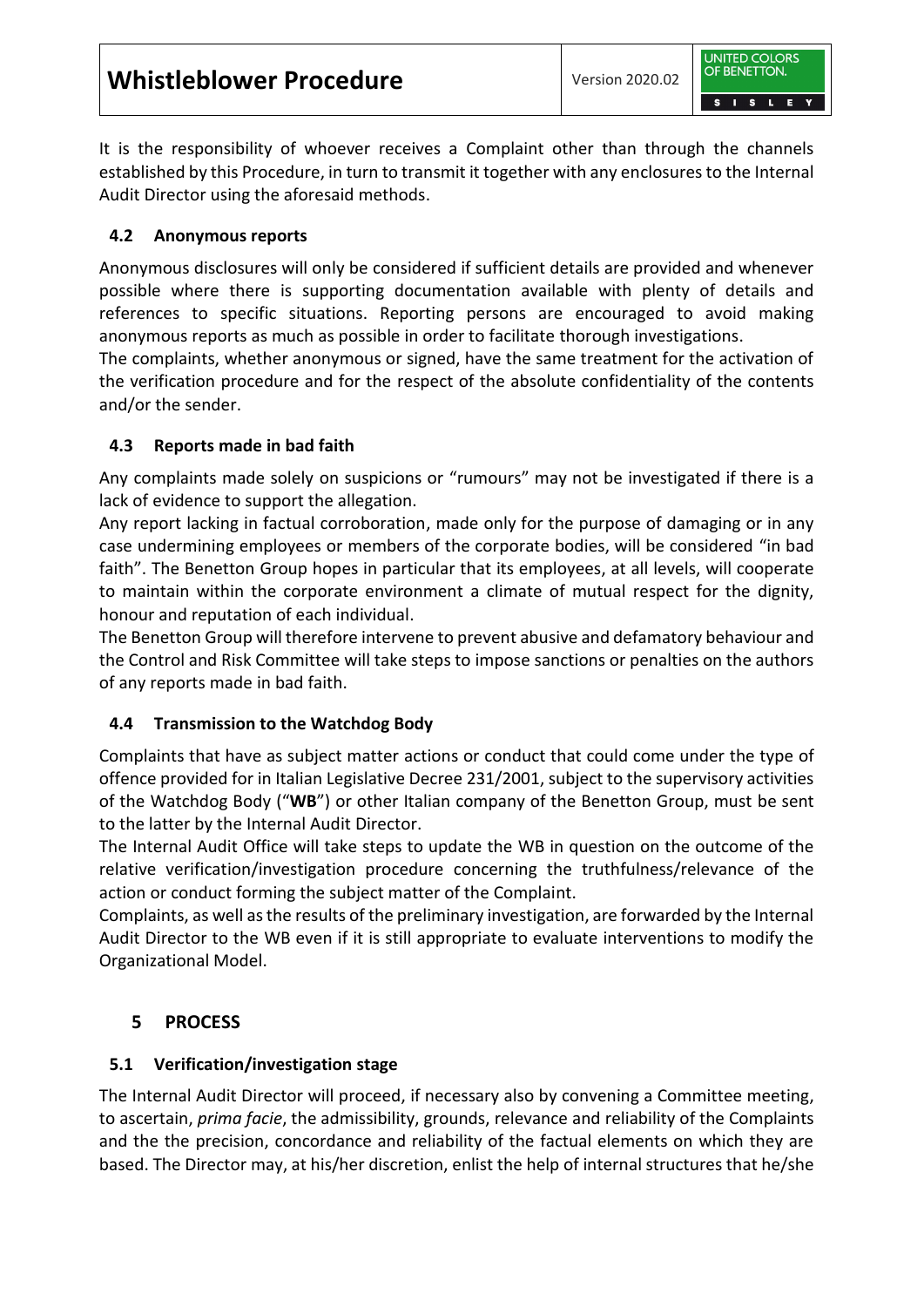believes have the professionalism or expertise to provide him/her with the necessary support or, whenever he/she deems it advisable, retain the services of an outside consultant.

Upon receipt of the reports, the Chair of the Audit and Risk Committee, through the Internal Audit Office:

- a. classifies the Complaints according to the content thereof, taking no action on those that are inadmissible because in bad faith, clearly groundless, incomprehensible, generic and not corroborated with facts, or having as subject matter conduct/actions not falling within those indicated in paragraph 2.1 hereabove "Complaint object";
- b. examines the Complaints, checking the reliability and relevance thereof;
- c. submits the Complaints deemed reliable and relevant to the audit process.

It is the Internal Audit Director's responsibility to assess whether it is necessary to inform/ contact the reported person and/or the Reporting person before proceeding with the preliminary investigation.

Complaints referring to facts and/or conduct other than those that fall within the scope of application of Legislative Decree 231/2001 are transmitted to the Control and Risk Committee.

# **5.2 Audit**

The Internal Audit Office ensures that the necessary investigations are carried out in the corporate structures involved and acquires the necessary information for the assessments. In this stage the Internal Audit Director assesses the possible activation of an audit.

The Internal Audit Director, observing the necessary criteria of confidentiality, informs the Head/s of the involved Department/s, the Human Resources & Organisation Director, the Control and Risk Committee and/or the Watchdog Body of the results of the investigations and any proposed action to remedy the detected irregularities.

All investigation activities must be recorded.

#### **5.3 Follow up**

If the need/opportunity to implement corrective action on the internal audit system arises during the stages of investigation or audit, it is the responsibility of the management of the areas/processes that have been investigated to draw up a plan of adoption of such corrective actions to remove the detected critical points.

The Internal Audit Office monitors the relative implementation.

# **6 REPORTING**

The Internal Audit Office ensures the preparation of a six-monthly report on the received whistleblower Complaints, that is made available to the Control and Risk Committee and to the Watchdog Body.

The report contains the number of Complaints received in the six months of reference, as well as those proposed for dismissal related to Complaints received within the same six months or from previous periods.